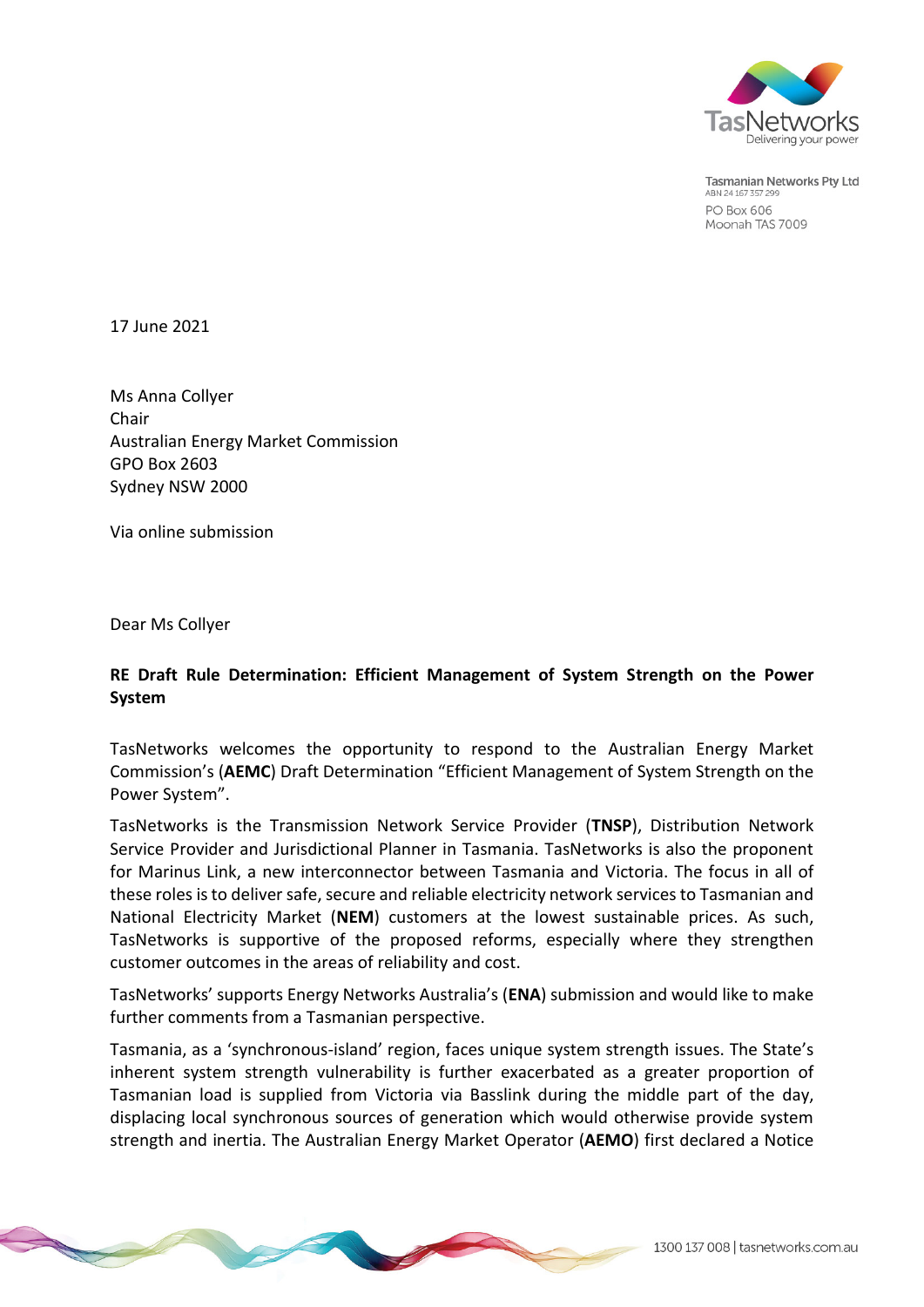of Inertia and Fault Level Shortfall in Tasmania<sup>1</sup> in November 2019. In May 2021, AEMO issued a second Notice of Tasmania System Strength and Inertia Shortfall<sup>2</sup> for larger magnitude and longer duration shortfalls than those declared in 2019.

TasNetworks recognises that this Rule Change, for the structured procurement of system strength in the investment timeframe, is needed and will provide greater certainty that efficient levels of system strength will be available, when and where it is needed. Customers will benefit from the more efficient connection of new generation and a more secure energy system.

The AEMC Investigation into System Strength Frameworks in the NEM<sup>3</sup> has explored the issues associated with system strength in a holistic manner. The integration of this Rule Change with upcoming rule changes focused on operational timeframes, including a synchronous services market and unit commitment for security mechanisms, should be fully explored, understood and carefully considered. In shorter timeframes, there is a balance to be struck between AEMO constraining off (or down) plant which is reliant on a particular level of system strength, and the need for the System Strength Service Provider (**SSSP**) to provide sufficient services to manage network operating condition. There is a potential risk of over investment if this balance is not adequately addressed. This is particularly relevant for the management of routine outages to complete maintenance work, as well as following contingency events (or contingency reclassifications) which may require that specific network switching configurations be invoked for short periods of time. The setting of a system strength standard should focus on and be consistent with the National Electricity Objective promoting efficient investment in electricity services for the long term interest of consumers.

TasNetworks has demonstrated that system strength can be provided at the lowest cost to customers by using the expertise of a TNSP to source a suite of flexible and innovative solutions, without capital bias. To secure minimum levels of system strength in Tasmania, the following arrangements are currently relied on:

- Following receipt of the first shortfall notice from AEMO, TasNetworks established a contract for the provision of network services (both inertia and system strength) from synchronous generators having suitable technical characteristics (including capability to operate as synchronous condensers when not generating).
- We have continued with the parallel use of market constraints which limit inverter based resources (**IBR**) when rate of change of frequency (**ROCOF**) and system strength conditions exceed the defined technical envelope for the Tasmanian power system. Constraints act as a 'backstop' for contracted services and ensure particularly onerous operating conditions can be managed in real time without risk to power system security.

These arrangements have been successful and show the benefit of flexibility and local knowledge, particularly to source non-network solutions, in the management of system security.

 $\overline{a}$ 

<sup>1</sup> [notice-of-inertia-fault-level-shortfalls-tasmania-nov-2019.pdf \(aemo.com.au\)](https://aemo.com.au/-/media/files/electricity/nem/security_and_reliability/system-security-market-frameworks-review/2019/notice-of-inertia-fault-level-shortfalls-tasmania-nov-2019.pdf?la=en)

<sup>&</sup>lt;sup>2</sup> [2021 Notice of Tasmania system strength and inertia shortfalls.docx \(aemo.com.au\)](https://aemo.com.au/-/media/files/electricity/nem/planning_and_forecasting/operability/2021/2021-notice-of-tasmania-system-strength-and-inertia-shortfalls.pdf?la=en)

<sup>&</sup>lt;sup>3</sup> [Investigation into system strength frameworks in the NEM | AEMC](https://www.aemc.gov.au/market-reviews-advice/investigation-system-strength-frameworks-nem)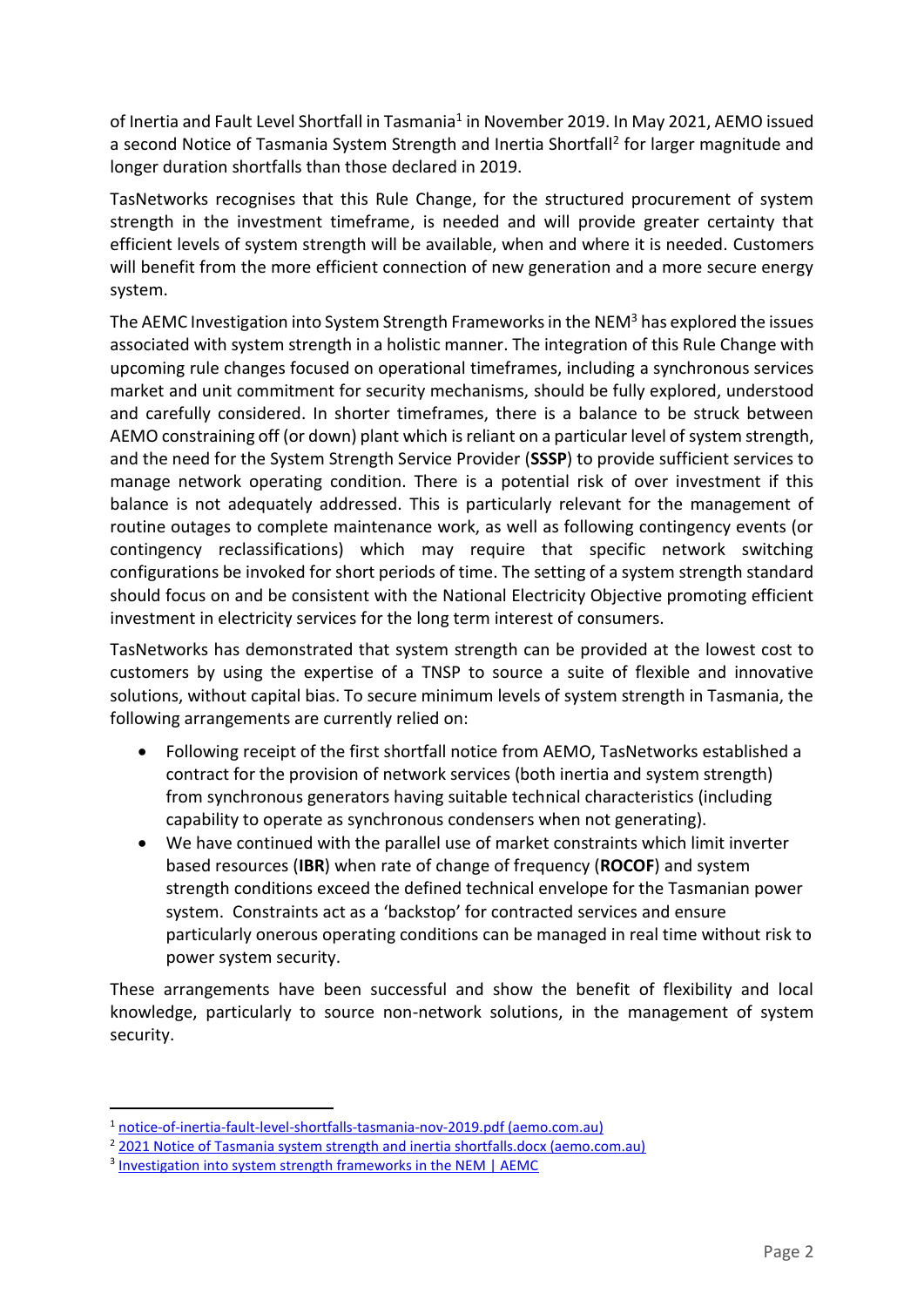In enacting this Rule Change, the AEMC is making a decision to fully unbundle system strength from the energy market. The AEMC state that the SSSP cannot rely on system strength services which are coincidentally provided by synchronous generators as a result of generators being dispatched in the energy market<sup>4</sup>. Therefore, system strength services that have not previously been valued will now need to be valued and assessed against the cost of other options. As Tasmania cannot access system strength (or inertia) from neighbouring regions and has access to only one large portfolio of synchronous machines with a single owner, the cost implications for customers should be closely examined. For example, the charging structure to secure system strength from synchronous machines, while it will vary on a case by case basis, is likely to include some energy market price volatility. The pricing for system strength services for new IBR connections should therefore be based on the 'long run cost' of providing services at the relevant location. This does mean that the main impact of any volatility in these contracted payments is likely to be on transmission use of system charges, which is not a desirable outcome as these charges are ultimately paid by customers.

TasNetworks is particularly supportive of the inclusion of the 'inverter based load' and 'inverter based resource' definitions in the National Electricity Rules (**NER**). It is appropriate that the new charging mechanism for use of system strength, the system strength mitigation requirement (**SSMR**), applies to all parties connecting under Chapter 5 of the NER, including inverter based loads that create a demand for system strength services. We consider the new definitions an important step towards appropriately planning for the reliability of a network supplying new load types, particularly large electrolytic hydrogen production facilities. Moving forward, TasNetworks would encourage regulatory policy to be developed consistently for inverter based load and generation, noting that certain technical issues are common and equally important for managing power system security. An example of this is the need for acceptable fault ride through performance.

One aspect that could be more fully considered by the AEMC is the impact that a sudden reduction in existing industrial load would have on the model for procurement of system strength services. This is particularly relevant for Tasmania given the level of the industrial load demand compared to the overall system size. Lower demand from base load users could see significant synchronous generation displaced from the market more of the time, resulting in a loss of the associated system strength and inertia services that are inherently provided. Consequently, significant changes to the customer mix in Tasmania will impact network planning requirements to meet the system strength standards. We would encourage the system strength impact assessment guidelines to provide direction on how this particular issue should be managed.

The Rule Change could more fully address the future contribution to NEM-wide system security from the interconnector projects identified in the Integrated System Plan (**ISP**). The 2020 ISP recognises that major transmission interconnector projects (actionable and actionable with decision rules) are critical to address cost, security and reliability issues. In the case of Marinus Link, the additional interconnection capacity will contribute to increased reliability of supply and power system security in mainland NEM regions, and provide resilience benefits to both mainland NEM regions and Tasmania in the event of an extended outage of Basslink<sup>5</sup>. The ability of Marinus Link to contribute to system strength is also being

 $\overline{a}$ 

<sup>4</sup> AEMC Draft determination, Efficient management of system strength, 29 April 2021, p75

<sup>5</sup> Project Marinus Initial Feasibility Report, February 2019, p15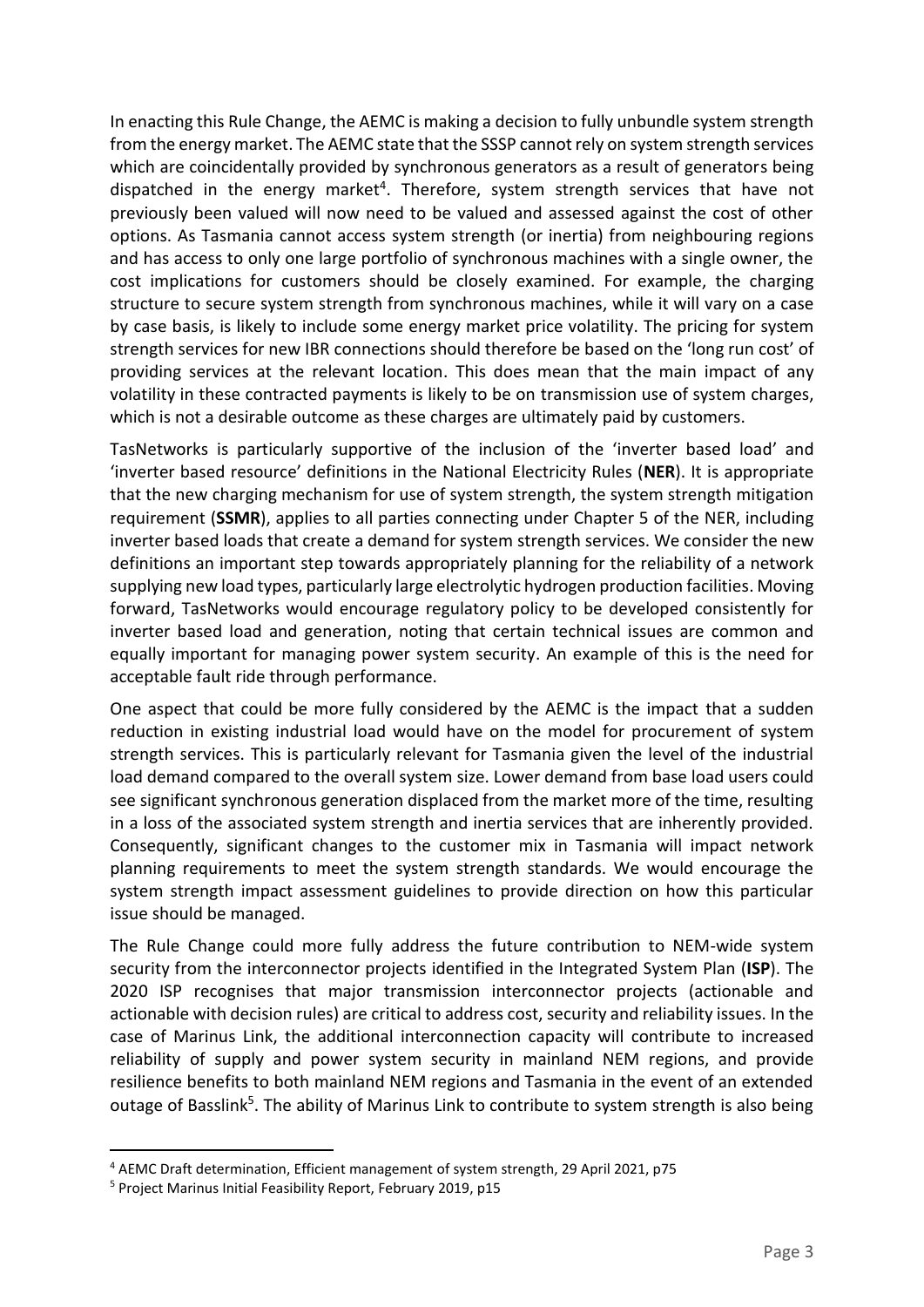explored. It could be assumed that the actionable ISP projects will by default be included in planning for system strength at AEMO declared system strength nodes. However, greater clarity that this is the case would improve the application of the Rule into the future. The draft determination provides clarity as to how future generation connections will be projected to plan for system strength and we suggest similar clarity be included for interconnectors.

TasNetworks supports the use of existing cost recovery mechanisms, including the Regulatory Investment Test for Transmission (**RIT-T**) process to determine the net-beneficial option to meet the system strength standard set by AEMO in its system strength report. Network solutions can be cost recovered through a revenue determination or through a Contingent Project Application (**CPA**). Cost recovery in a situation where the RIT-T is not complete and the network solution is below the CPA threshold<sup>6</sup> should be assured, and further guidance in such an instance may be required from the Australian Energy Regulator (**AER**). If the net-beneficial option is a non-network solution, the cost recovery mechanism is the network support arrangement. One reservation is that the network support pass through provisions of the NER have not yet been widely used. As there is minimal precedent, further guidance from the AER would be valuable. To the extent that a new interconnector will provide network support requirements at an AEMO declared system strength node, TasNetworks' view is that this option should be considered along with all others as that TNSP undertakes the RIT-T to establish the net beneficial option.

TasNetworks does need to highlight specific time pressures with respect to our Revenue Proposal timeline. TasNetworks will be the first TNSP to have the potential to include the AEMO's inaugural system strength report using the revised system strength requirement methodology in a Revenue Proposal. We expect to have worked closely with AEMO in the development of these documents and to have the capacity to use draft information in parallel for the development of our Revenue Proposal. However, when the final standards are published in September 2022, TasNetworks' Revenue Proposal will be late in its development for submission by January 2023. TasNetworks will seek to engage with the AER to manage this timing issue. Our expectation is that:

- network support arrangements would be used to recover the costs of any existing and future AEMO declared inertia and system strength shortfalls for the remainder of the regulatory period ending June 2024; and
- TasNetworks would make best endeavours to include a preliminary estimate of any net beneficial options to meet any obligations for meeting the system strength standards in the initial Regulatory Proposal (January 2023), with refinement required for a firm forecast in the Revised Revenue Proposal (November 2023).

TasNetworks looks forward to continuing to collaborate with market bodies, particularly AEMO, to proactively plan for Tasmania's unique system strength needs and understand the impact on customers.

For more information or to discuss this submission, please contact TasNetworks' Regulation Leader, Chantal Hopwood, at [Chantal.Hopwood@tasnetworks.com.au.](mailto:Chantal.Hopwood@tasnetworks.com.au)

Yours sincerely

 $\overline{a}$  $6$  Clause 6A.8.1(b)(2)(iii) of the NER